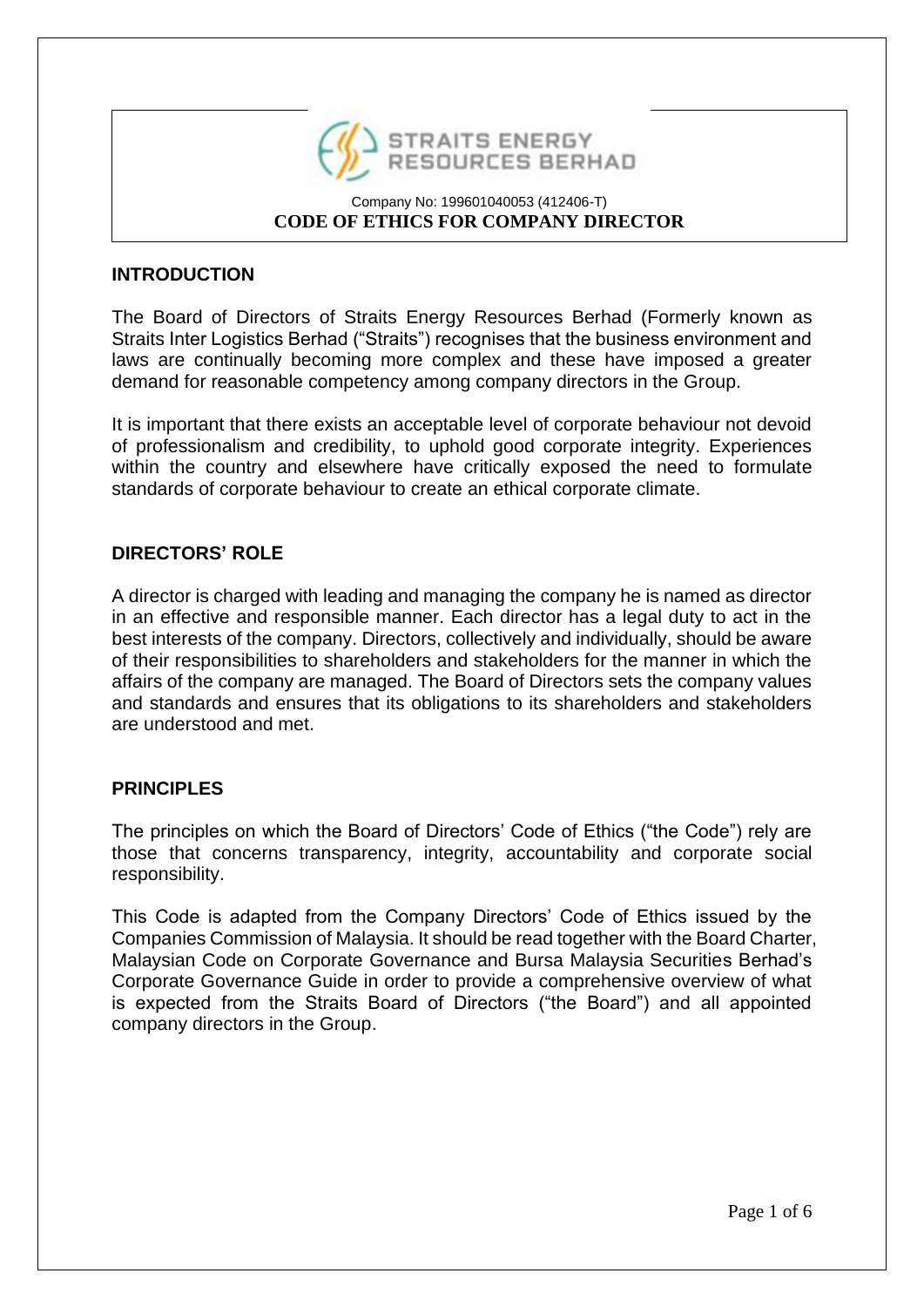

## **OBJECTIVES**

The Code is formulated to enhance the standard of corporate governance and corporate behaviour with a view to achieve the following objectives :

- 1. To establish a standard of ethical conduct for directors based on acceptable beliefs and values a person of right mind upholds.
- 2. To uphold the spirit of social responsibility and accountability in line with legislations, regulations and guidelines governing a company.

### **DEFINITION**

In the context of this Code, a company director means any person occupying the position of director of a corporation in Straits Group by whatever name called and includes executive and non-executive director as well as executive and nonexecutive chairman.

### **KEY REQUIREMENTS**

The Directors shall act within the authority conferred upon them in the best interests of the Company and will:

- 1. act in the best interest of and fulfill their fiduciary obligations to the Company and its shareholders;
- 2. act honestly, fairly, ethically and with integrity;
- 3. conduct themselves in a professional, courteous and respectful manner and not take improper advantage of their position;
- 4. act in good faith, responsibly, with due care, competence and diligence, without allowing their independent judgment to be subordinated;
- 5. use their prudent judgment to avoid/abstain from all situations, decisions or relationships which give or could give rise to conflict of interest or appear to conflict with their responsibilities within the Company and to inform the Board at the earliest opportunity of any existing or potential conflict of interest situation;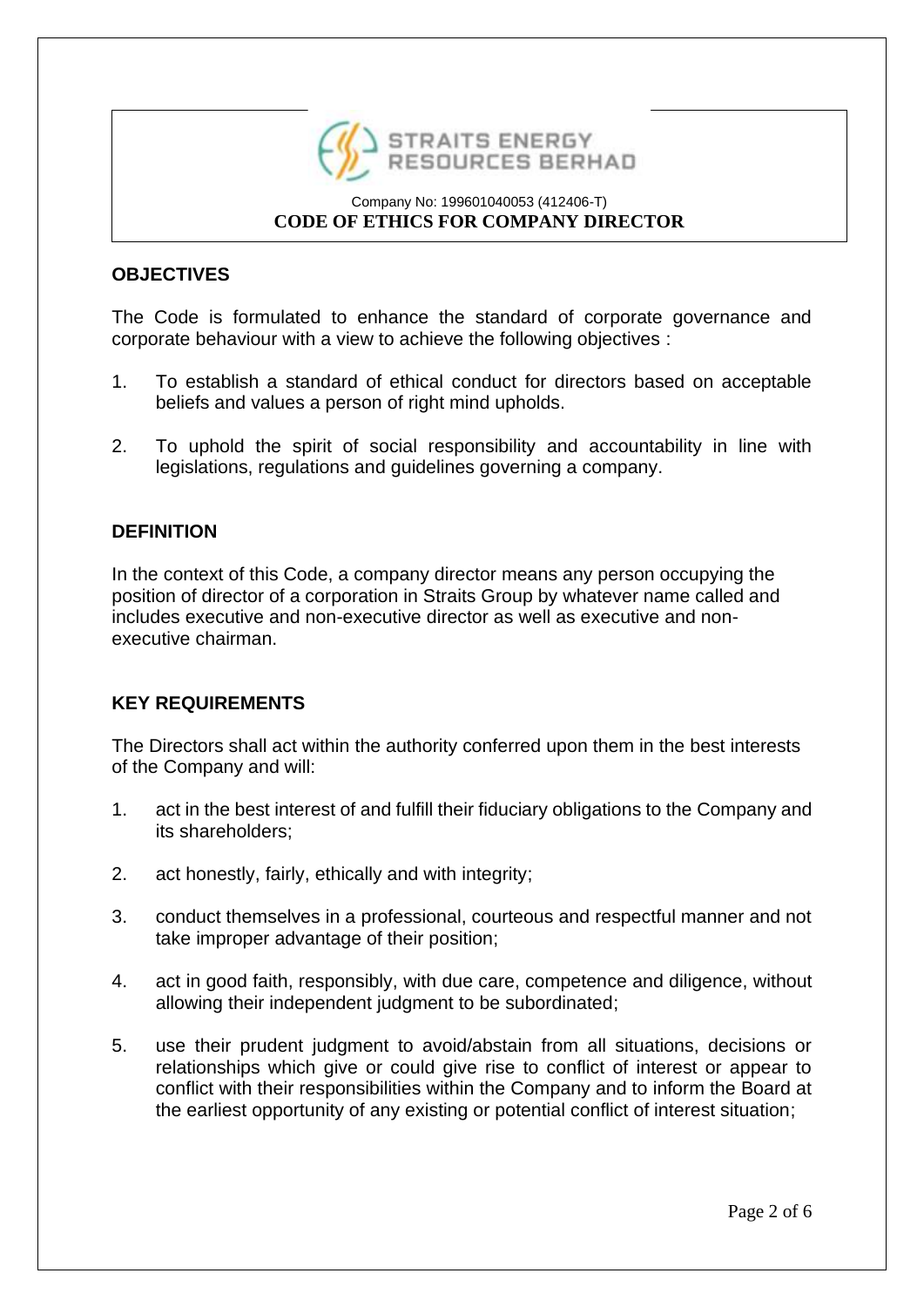

- 6. not exploit for his/her own personal gain, opportunities that are discovered through use of corporate property, information or position, unless the Company declines to pursue such opportunity for its business interest;
- 7. act to enhance and maintain the reputation of the Company; and
- 8. strive to contribute towards the growth and stability of the Company.

## **CODE OF CONDUCT**

In discharging his or her duty to direct the management of the business and affairs of the Straits Group, a director shall at all times act in a manner he or she believes to be in good faith and in the best interests of the Straits Group, and exercise the care an ordinary prudent person in a like position would exercise under similar circumstances.

The Board represents the interests of shareholders in optimising value by overseeing management performance on the shareholders' behalf.

The Board's responsibilities in performing this function include a duty of care and a duty of loyalty. They should encompass the areas of corporate governance, relationship with all stakeholders, social responsibilities and concern for the environment.

In the performance of his duty of care, a director should at all times observe the following:

- 1. Comply with applicable laws, rules and regulations in their service to the STRAITS Group, including without limitation, the applicable provisions of the Companies and Securities Acts;
- 2. Have a clear understanding of the aims and objectives, capabilities and capacity of the Company;
- 3. Devote time and effort to attend meetings and to know what is required of the Board and each of its directors, and to discharge those functions;
- 4. Ensure at all times that the Company is properly managed and effectively controlled;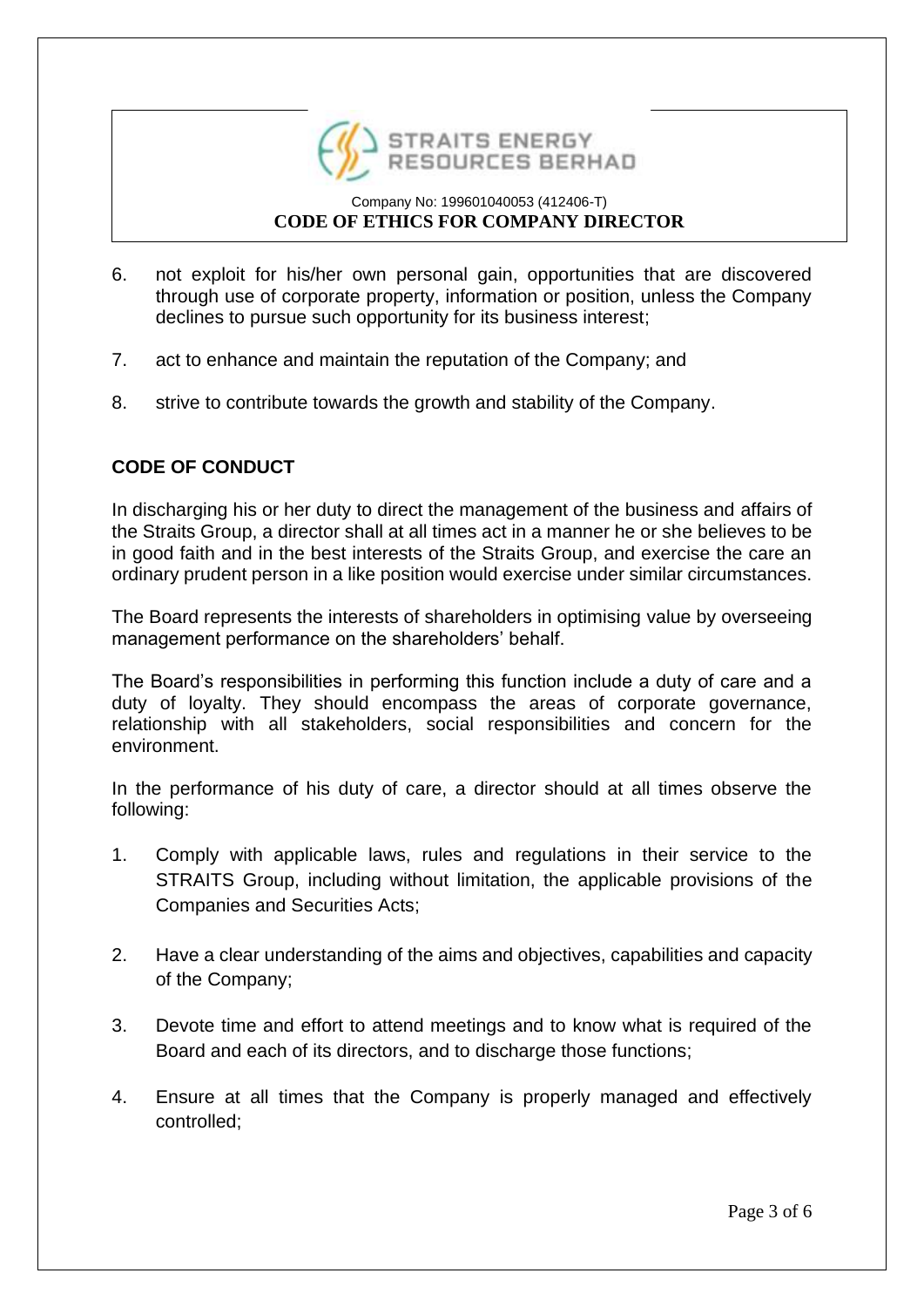

- 5. Stay abreast of the affairs of the Company and be kept informed of the Company's compliance with relevant legislations and contractual requirements;
- 6. Insist on being kept informed on all matters of importance to the Company in order to be effective in corporate management;
- 7. Have access to the advice and services of the Company Secretary who is responsible to advise the Board to ensure proper procedures, rules and regulations are complied with;
- 8. At all times, exercise his powers for the purposes they were conferred, for the benefit and prosperity of the Company;
- 9. Protect the STRAITS Group's assets and ensure their efficient use, must not use company time, employees, or other assets for personal benefit without prior authorisation, or as part of a compensation or expense reimbursement programme available to all directors;
- 10. Be conscious of the interests of shareholders, employees, creditors and customers of the Company;
- 11. Endeavour to deal fairly with customers, suppliers, competitors and employees, and should not, at any time, take unfair advantage of anyone through manipulation, concealment, abuse of privileged information, misrepresentation of material facts, or other dishonest and illegal practices;
- 12. At all times, promote professionalism and raise competency of management and employees;
- 13. Ensure adequate safety measures and provide proper protection to workers and employees at work places;
- 14. Ensure that the activities and the operations of the Company do not harm the interests and well-being of the society at large and assist in the fight against inflation;
- 15. Be more proactive to the needs of the community and assist in society-related programmes;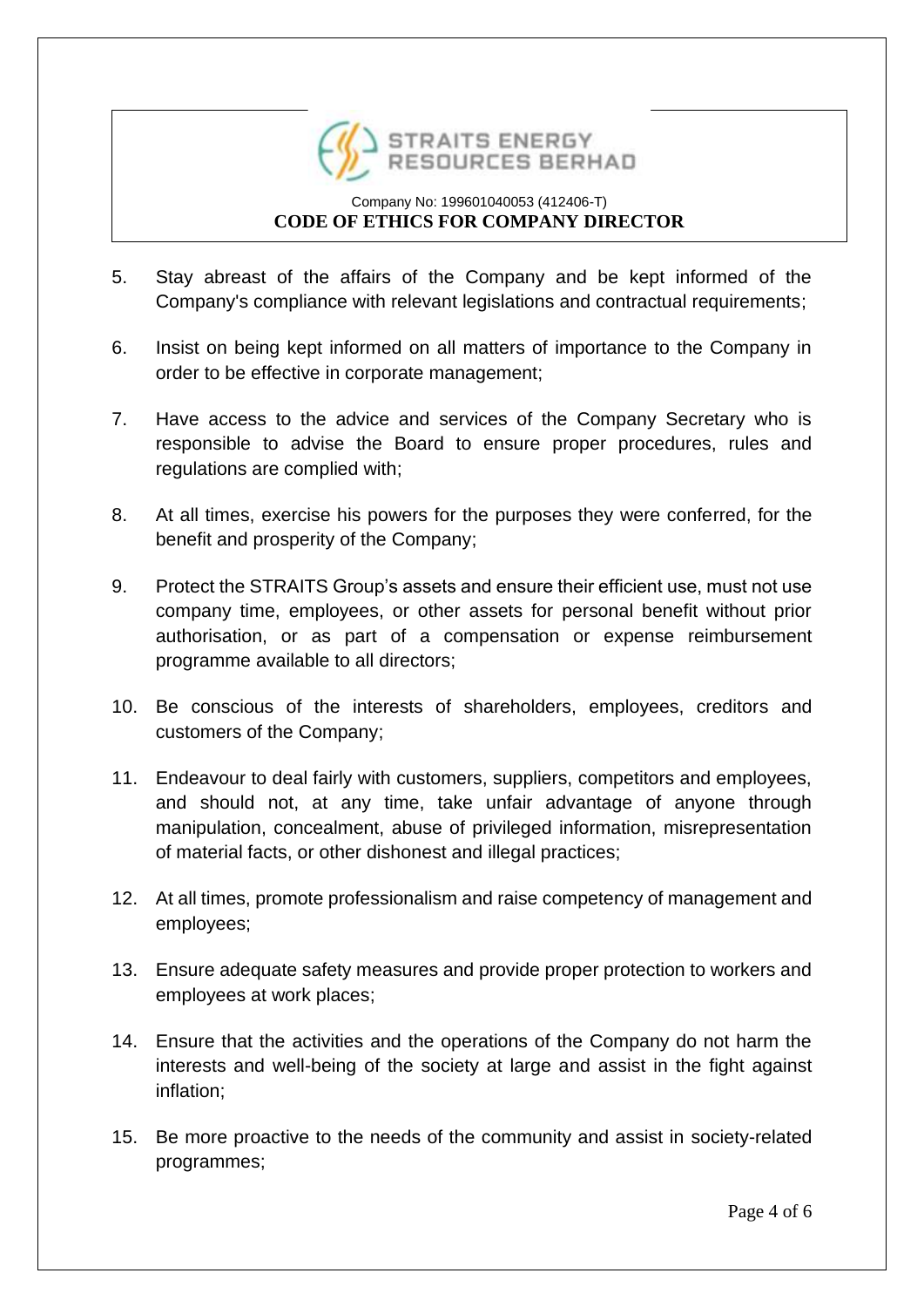

- 16. Ensure effective use of natural resources and improve quality of life by taking on corporate social responsibilities; and
- 17. Ensure that necessary steps are taken in accordance with the law to properly wind-up or strike off the company register if the Company has not commenced business or has ceased to carry on business and is not likely to commence business in future or again to carry on business as the case maybe

# **CONFLICT OF INTERESTS**

- 1. Avoid any conflict of interests with the Company and disclose immediately all contractual interests, whether direct or indirect, with the Company and STRAITS Group; A "conflict of interest" can occur when a director's private interest interferes in any way - or even appears to interfere - with the interests of the STRAITS Group as a whole.
- 2. Conflicts of interest can also arise when a director, or persons connected to him, takes action or has interests that may make it difficult for him or her to make independent judgment or to serve as a Director of STRAITS Group objectively and effectively or receives improper personal benefits as a result of his or her position as a director in STRAITS Group.
- 3. Conflicts of interest may arise indirectly, for instance, when a director is an Executive Director, major shareholder or otherwise has material interest in another company or organisation doing business with STRAITS Group.
- 4. At all times, act with utmost good faith towards the Company in any transaction and to act honestly and responsibly in the exercise of his powers in discharging his duties.
- 5. Be willing to exercise independent judgment and if necessary, openly oppose if the vital interest of the Company is at stake.
- 6. Except as may be approved by the Board, Directors and employees are prohibited from:-